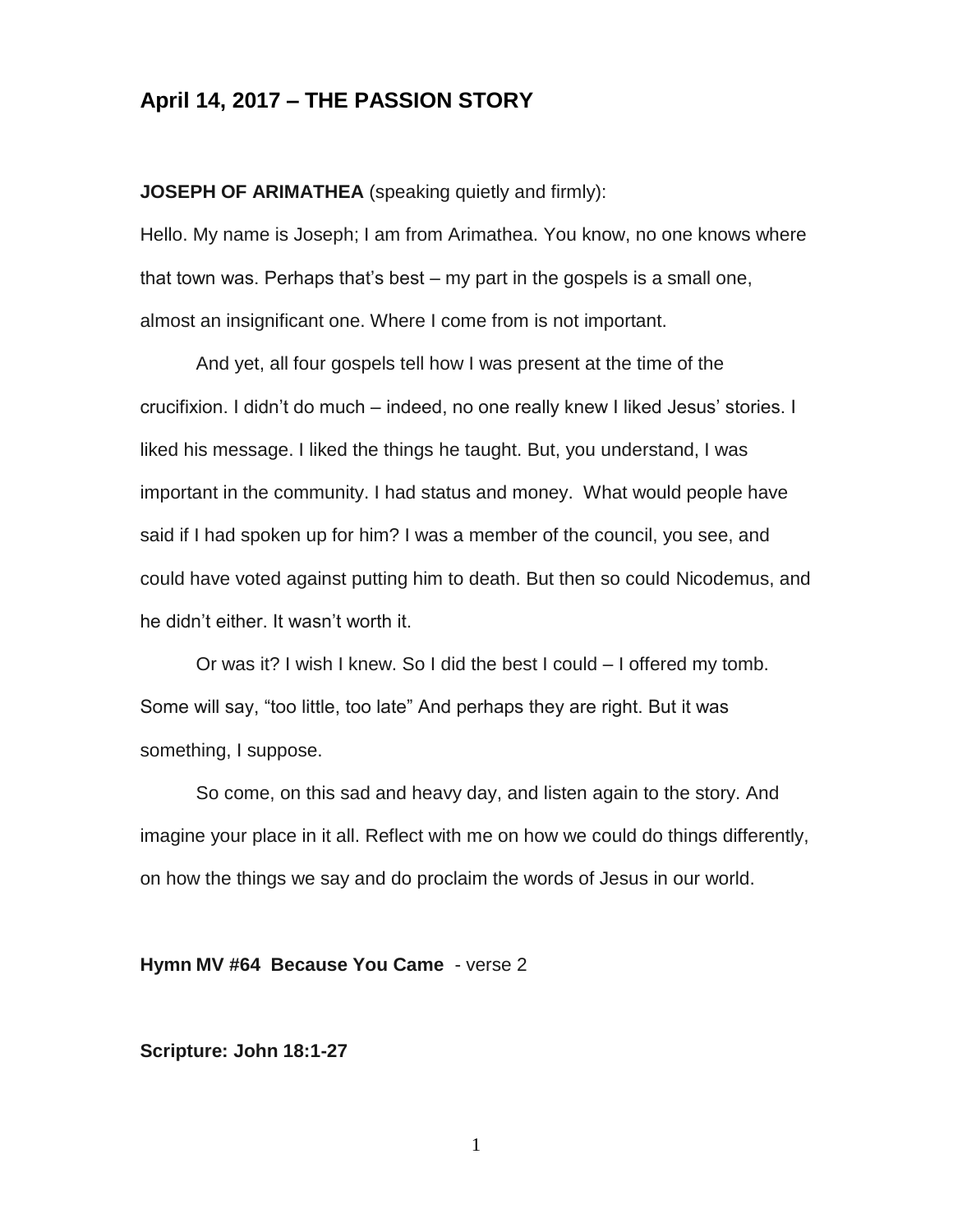#### **MARY, WIFE OF CLOPAS**:

I was one of the women who watched – who dared to stand until the end. I watched them nail Jesus to a cross, watched them abuse him to death. You have no idea what it was like, but I knew I had to stay there – to support his mother, and Mary Magdalene, and stand witness that, just as Jesus would not run away, we would not, either.

So many times we let Jesus down. We ignored and even refused his requests. On the night of Jesus' arrest one of our leaders, Simon Peter, denied him three times. Our group of disciples tried hard to follow him faithfully, but sometimes what he asked just seemed too much: to travel to distant towns, to leave our families, to let go of all our belongings, to defy the leaders of the synagogue, to put ourselves in danger.

We had ignored Jesus so many times before, but we loved him and this was one time we could not run away and leave him alone.

**Hymn MV #64** verse 1

**Scripture: John 18:28-19:16a**

## **PILATE:**

I am Pontius Pilate, the Roman Governor. Yes, I know, you think I could have stopped it. And maybe I could have – I do have a lot of power in this city. But the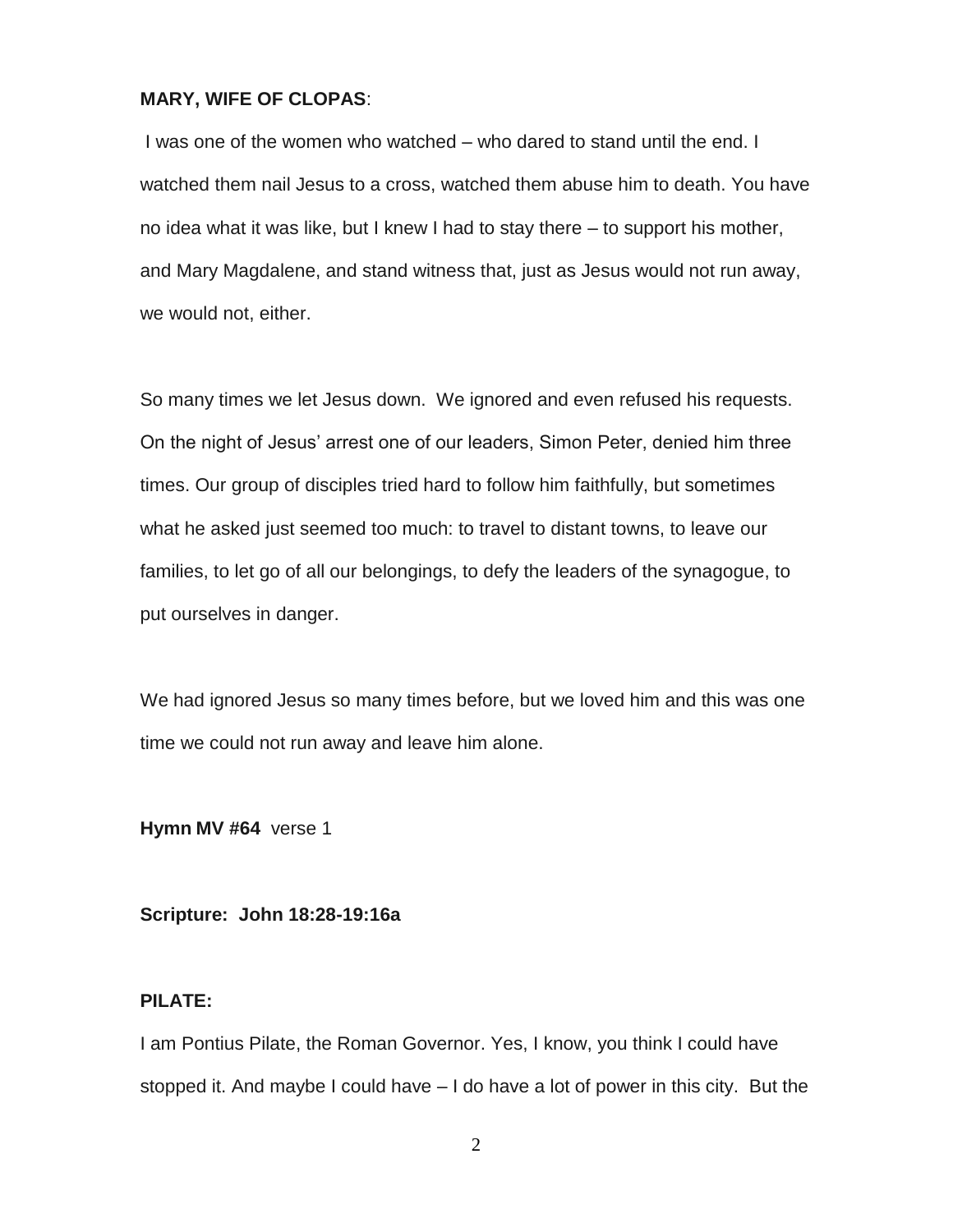crowd was so huge, and their anger was so intense. I'm sure you know what that's like – the newspapers are full of stories of masses of people carrying a mood to extremes. I mean, I know I had the army and all that. I am used to fighting battles. But there must have been hundreds, even thousands of them. I could only do so much, you know?

I asked him why he was there, what it was all about. Was he trying to overthrow me? Did he want to sit on a throne somewhere? His answers didn't make any sense: "I'm here to proclaim the truth," he said. I don't have time for that! I have to maintain order and discipline.

They could have had me release him, but they cried out for Barabbas. My hands were tied. You know what that's like, don't you? Some boats are just not worth rocking.

**Hymn: MV #64** verse 3

**Scripture: John 19: 16b-30**

## **MARY, MOTHER OF JESUS:**

I am Jesus' mother. Perhaps you are only used to me as a quiet character in the Christmas story. But I never went away – I stayed with Jesus through his ministry, challenging him when he needed it, and comforting him when he needed it.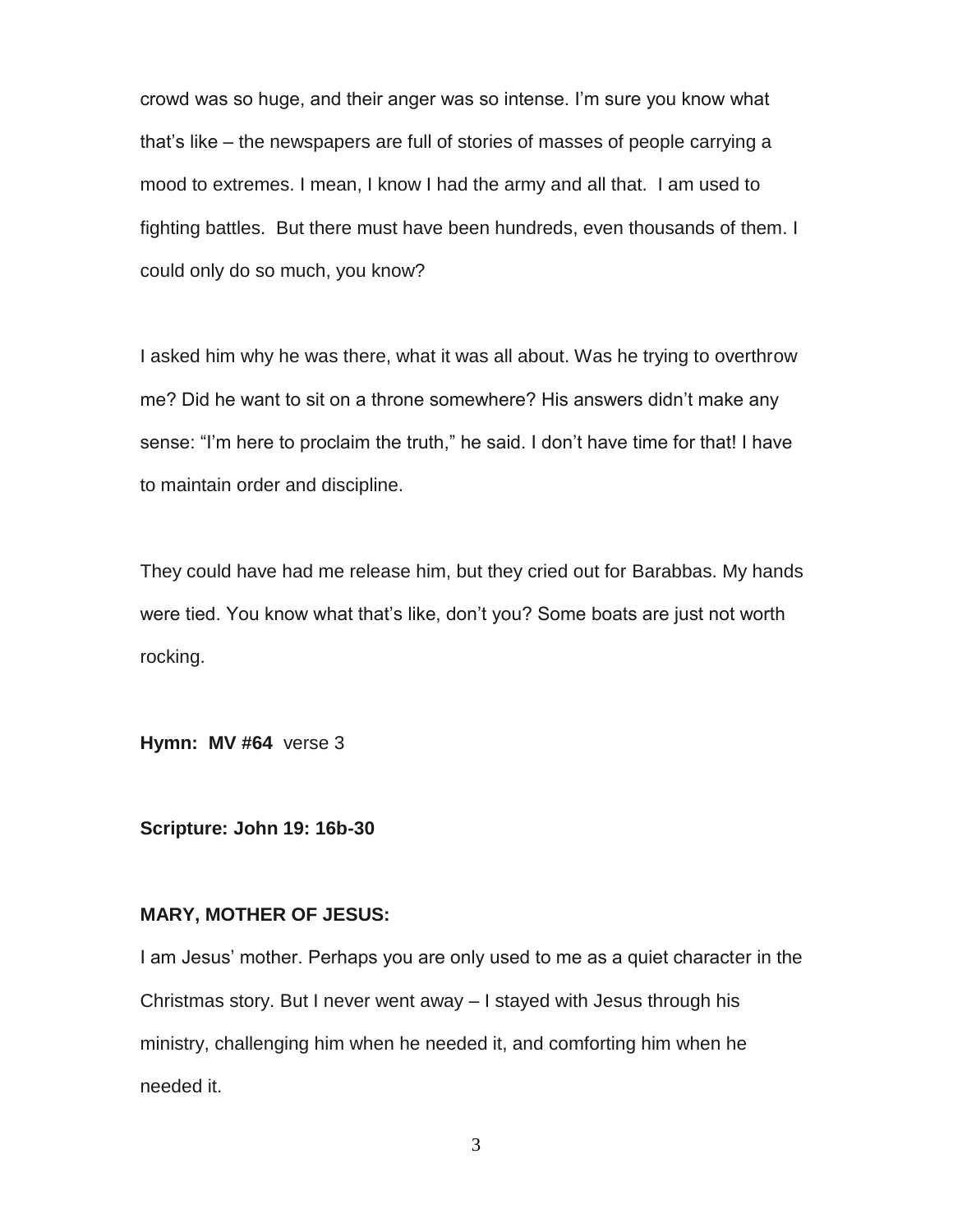You will meet me again in one of the first stories of the early church, where I was a part of the group that decided we would carry on. I could only do that because I was there this day.

I was there to watch as the Jesus was taken from the garden. I was there, in the crowd, when they shouted, "Crucify him!" I was there, when the soldiers nailed him to the cross.

Like Mary, the wife of Clopas, I could not turn my head away – I stood and watched. Do you know what it is like to watch your child die? To stand helpless as they beat him almost senseless, and caused him pain beyond my worst imagining? But I stayed. There was nowhere to go.

## **Musical Offering: A Body, Broken on a Cross**

#### **Scripture: John 19:31-40**

## **NICODEMUS:**

It is only John who tells my story – three small glimpses – but they say so much. Perhaps you can relate.

My name is Nicodemus; you may recall that I went to see Jesus one night, filled with questions. What did he mean by being born again? Was someone like me –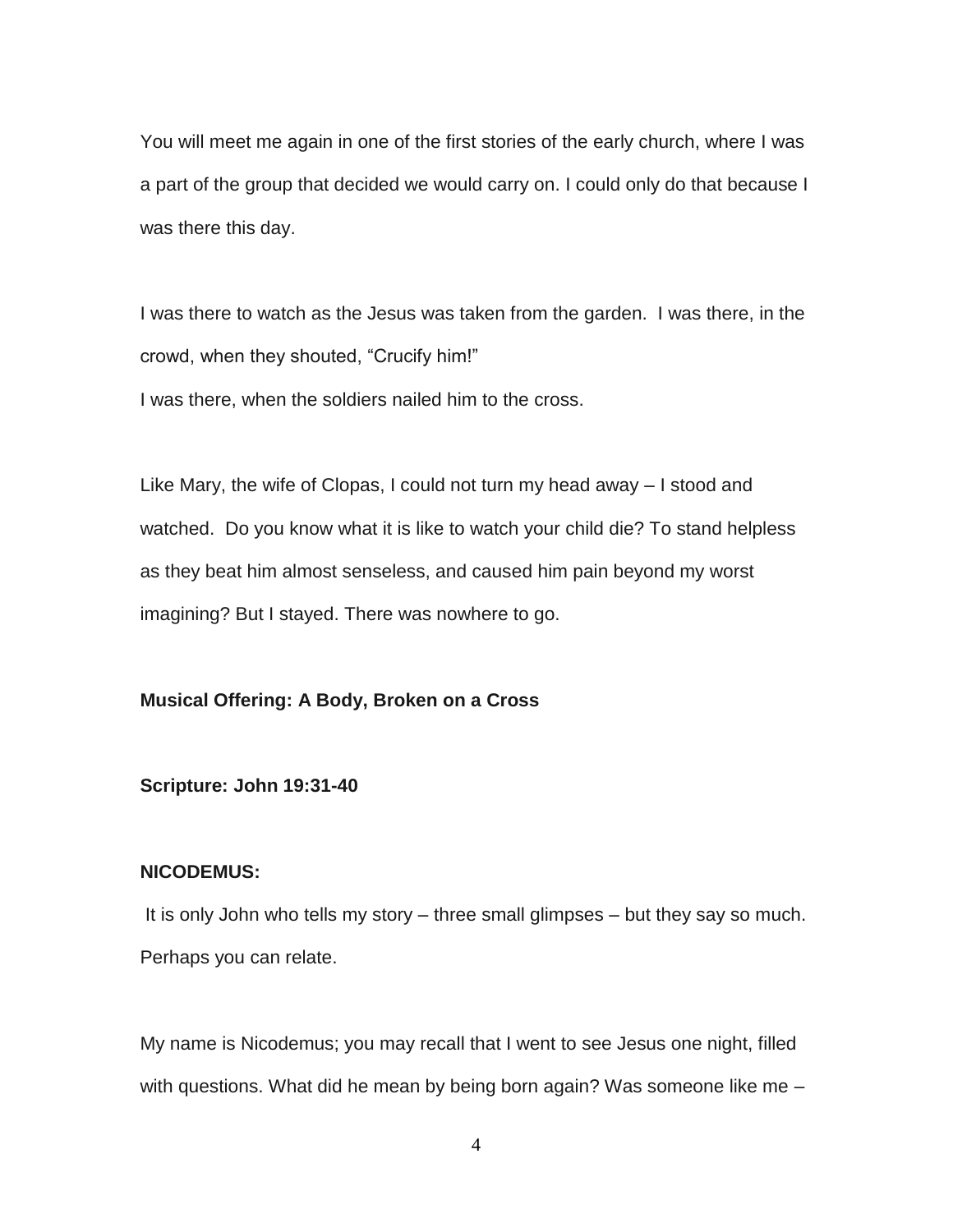a leader of the people, an upstanding figure in the religious community, someone who had studied long and hard to find answers to life's problems – was I supposed to start over? It seemed preposterous.

He said something curious to me: God's Spirit goes where it will. It does what it wants – does what it must. I didn't really understand it then.

Sometime later when Jesus was speaking in Jerusalem, people were arguing: could he be the Messiah? I wanted the other leaders to give him a fair hearing, but they just sneered and said "the Messiah can't come from Galilee." I held my tongue after that. And look where it brought us: to this moment.

It was with a heavy heart that I brought some myrrh and ointment for his body. How might things have happened if I had acted differently? What if I had spoken up and said, "he doesn't deserve to die"? What then? I was afraid they would kill him anyway, and perhaps me as well (pause). Now I suppose we'll never know.

**Hymn: MV #64** verse 4

**Scripture: John 19:41-42**

## **MARY MAGDALENE:**

I, too, was one of the women who stayed. What else could I do? Jesus had changed my life beyond measure.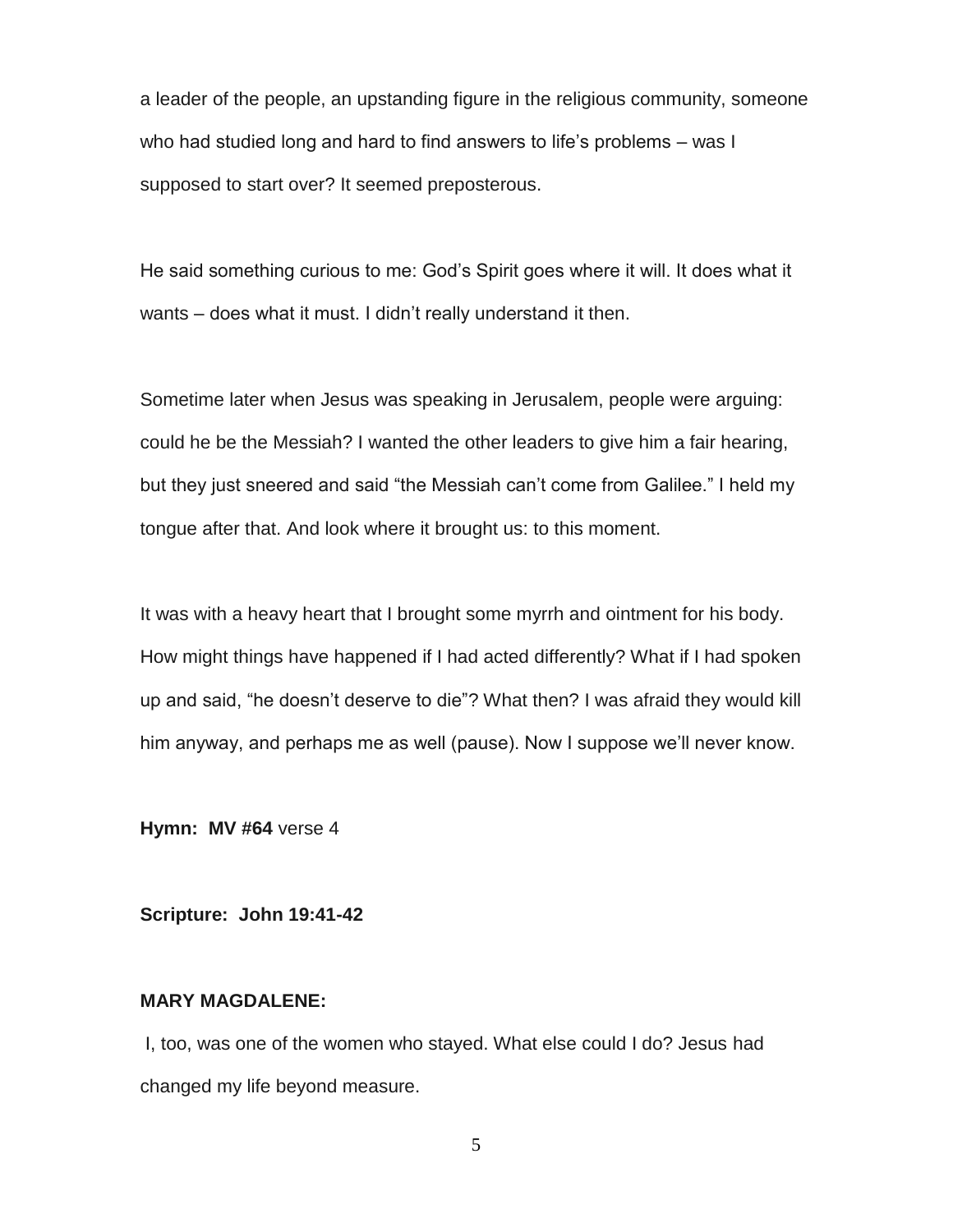I was despised before I met Jesus, and after as well. My name is Mary and I come from Magdala. I was one of the women who followed Jesus, and we were not treated well. As Jesus spoke of how God's view of the world included all people, we felt welcome. The men tried to include us, but they had grown up in a world that didn't give us much time and attention, and sometimes they resented that there were women in the group of followers.

I had struggled for many years with ailments that made it hard to function. Some say I had demons; I only know that I would have fits from time to time, and Jesus put an end to them. I was forever grateful, and stayed with him out of appreciation for what he had done. I wanted others to know that the message he brought and the things he did offered new life and new hope to all of us.

And yet I also knew that it would not last. No one can proclaim the things that Jesus did without raising serious opposition. No one can keep declaring that God's love is for all people, without those in power and control needing to put a stop to it. Imagine! If the world understood that we are all sisters and brothers in God's family, what might it be like?

History has not been kind to me – because I was such a powerful testimony to the message Jesus brought, they discredited me, claiming I was a prostitute and calling me all sorts of horrible things. As you know, that's not the story the Bible tells. Only that I was Jesus' friend.